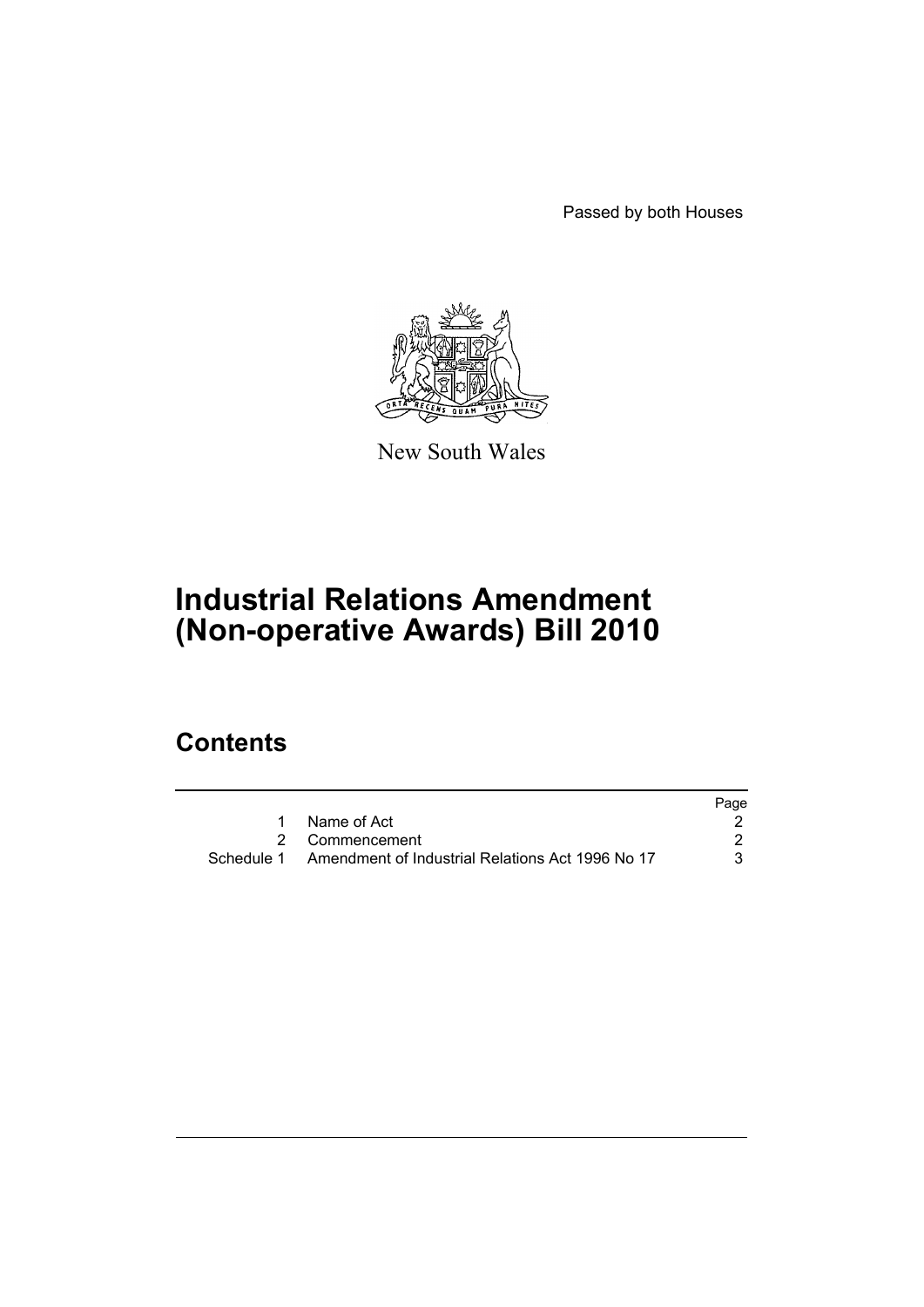*I certify that this public bill, which originated in the Legislative Assembly, has finally passed the Legislative Council and the Legislative Assembly of New South Wales.*

> *Clerk of the Legislative Assembly. Legislative Assembly, Sydney, , 2010*



New South Wales

## **Industrial Relations Amendment (Non-operative Awards) Bill 2010**

Act No , 2010

An Act to amend the *Industrial Relations Act 1996* to protect non-operative awards; and for other purposes.

*I have examined this bill and find it to correspond in all respects with the bill as finally passed by both Houses.*

*Assistant Speaker of the Legislative Assembly.*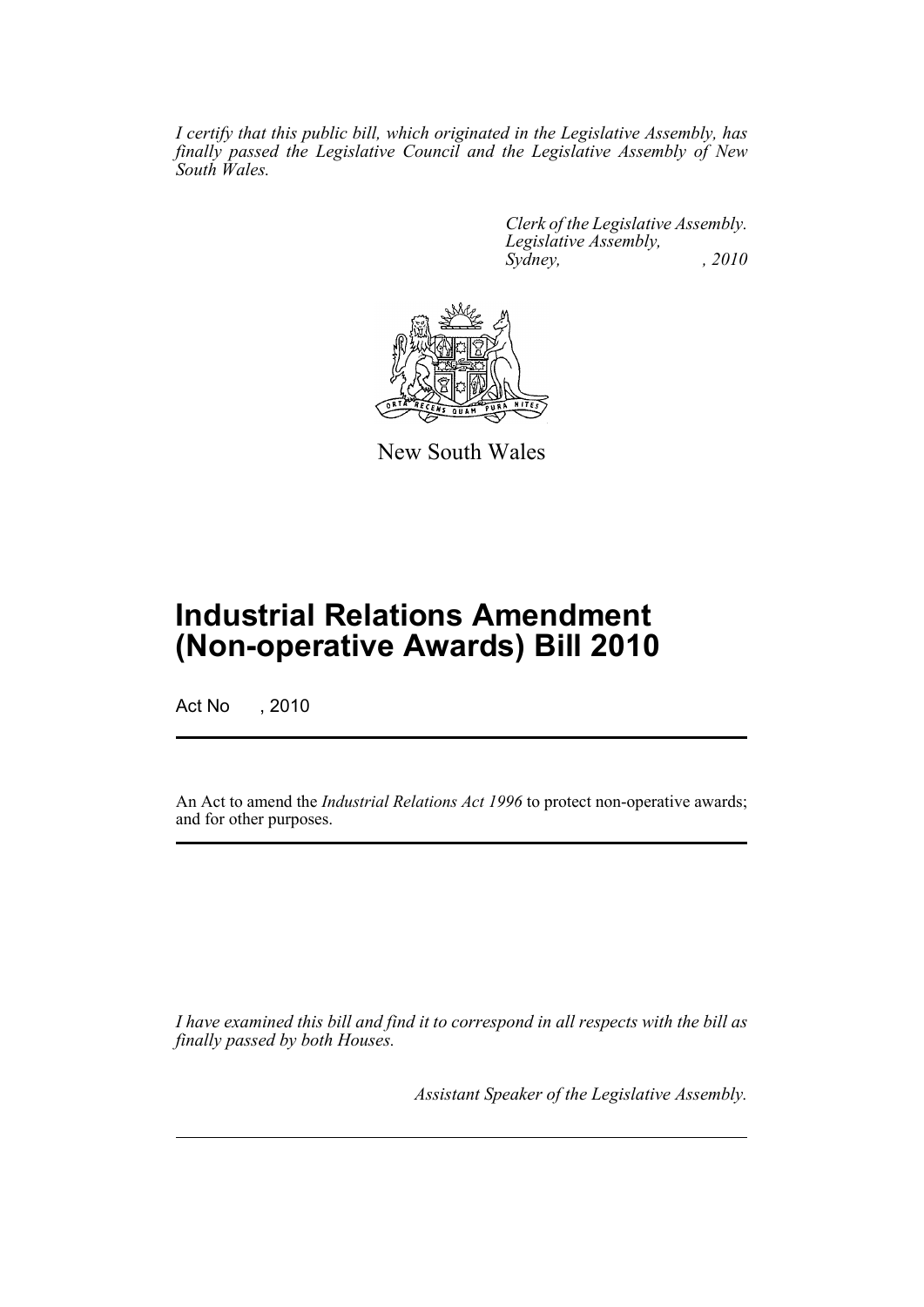### <span id="page-2-0"></span>**The Legislature of New South Wales enacts:**

#### **1 Name of Act**

This Act is the *Industrial Relations Amendment (Non-operative Awards) Act 2010*.

#### <span id="page-2-1"></span>**2 Commencement**

This Act commences on the date of assent to this Act.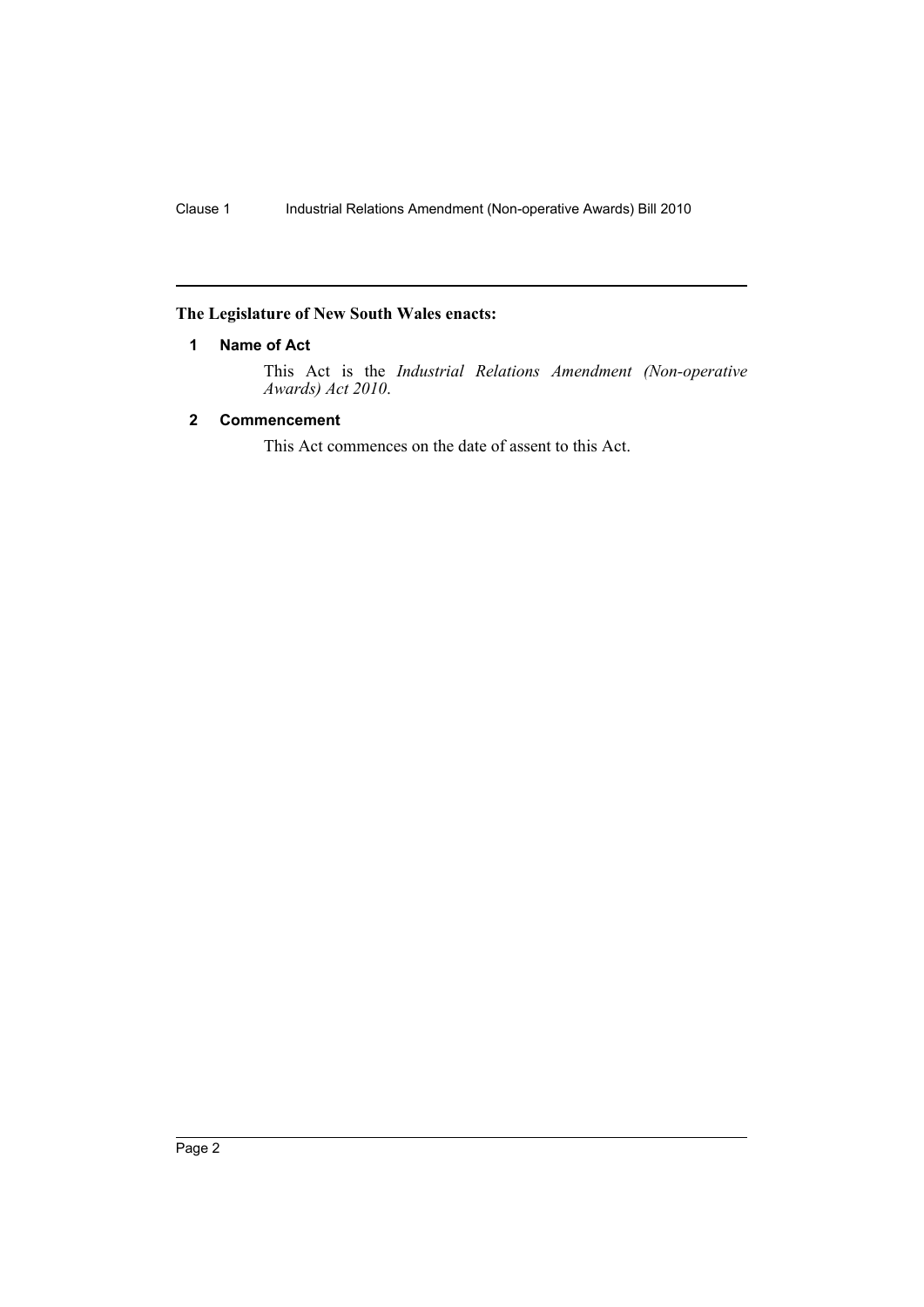Amendment of Industrial Relations Act 1996 No 17 Schedule 1

## <span id="page-3-0"></span>**Schedule 1 Amendment of Industrial Relations Act 1996 No 17**

**[1] Section 17 Variation or rescission of award (other than non-operative award)**

Insert "(other than a non-operative award) under this section" after "award" in section 17 (1).

#### **[2] Section 17 (1), note**

Insert at the end of section 17 (1): **Note.** A non-operative award may be varied under section 52.

#### **[3] Section 17 (3)**

Insert "(other than a non-operative award)" after "An award".

#### **[4] Section 17 (4)**

Insert "(other than a non-operative award)" after "award".

#### **[5] Section 19 Review of awards**

Omit "rescind obsolete awards" from section 19 (2).

Insert instead "determine whether or not an award has any current application to any employer or employee".

#### **[6] Section 19 (6)**

Omit the subsection. Insert instead:

- (6) The Commission is to:
	- (a) make such changes to awards as it considers necessary as a result of a review, or
	- (b) in the case of an award that the Commission determines does not have any current application to any employer or employee—make a declaration to that effect, or
	- (c) in the case of a non-operative award that the Commission determines has current application to an employer or employee—declare that the award is no longer a non-operative award.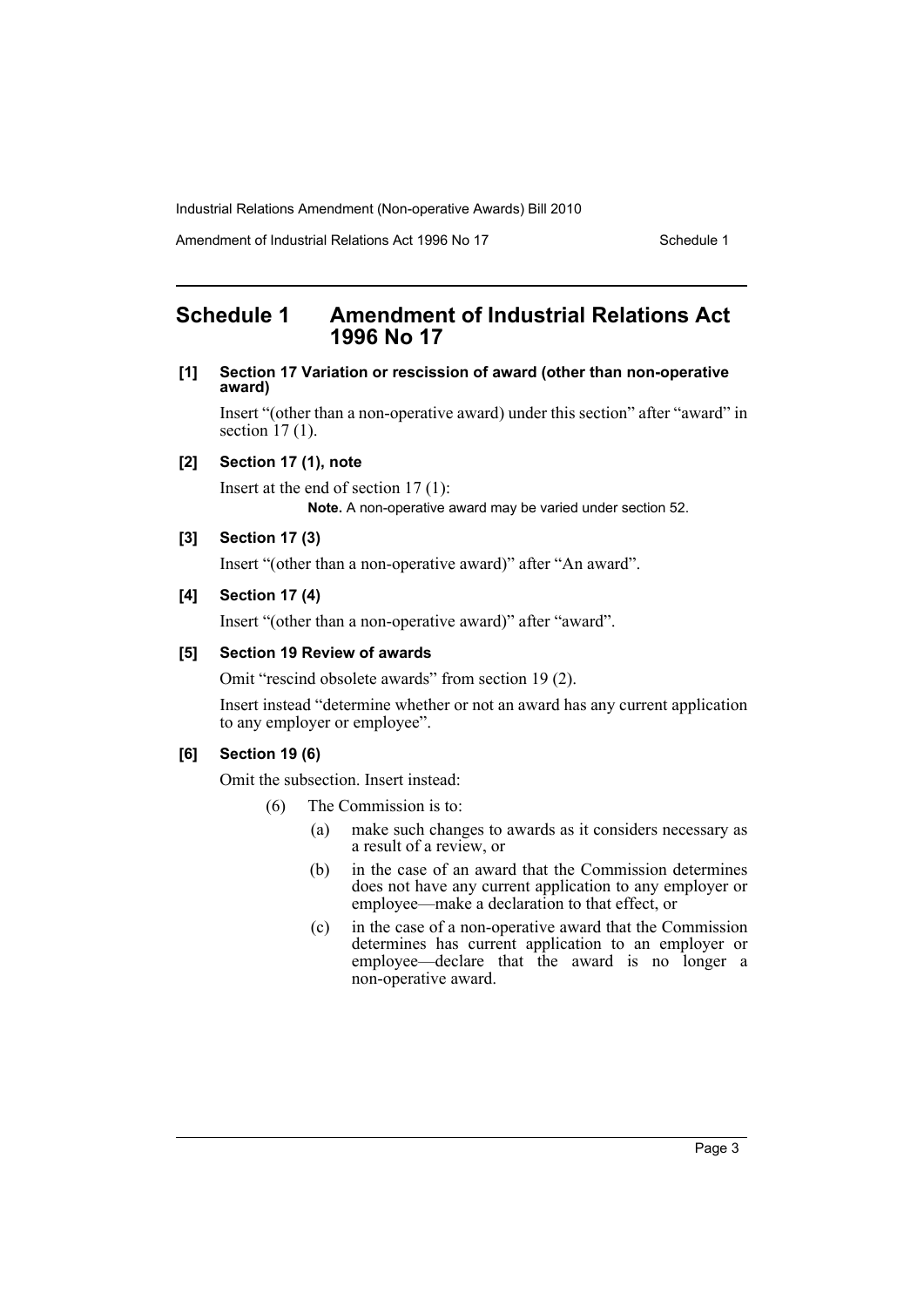Schedule 1 Amendment of Industrial Relations Act 1996 No 17

#### **[7] Section 20 Consolidation of awards**

Omit section 20 (2). Insert instead:

(2) The Commission may, in connection with the consolidation of awards, declare that an award does not have any current application to any employer or employee.

#### **[8] Section 20A**

Insert after section 20:

#### **20A Non-operative awards**

- (1) The Commission may:
	- (a) if the Commission is satisfied that an award does not have any current application to any employer or employee make a declaration to that effect, or
	- (b) if the Commission is satisfied that a non-operative award has current application to an employer or employee declare that the award is no longer a non-operative award.
- (2) Section 11 applies to any such declaration as if it were an award.
- (3) The Industrial Registrar is to keep a register of non-operative awards.
- (4) A copy of the register is to be published by the Industrial Registrar on the NSW industrial relations website.

#### **[9] Section 52 Variation of awards and other orders on adoption of National decisions or making of State decisions**

Insert "(other than non-operative awards)" after "awards".

**[10] Section 52 (2)**

Omit the note to section 52. Insert instead:

(2) When adopting the principles or provisions of a National decision or making a State decision, the Commission is to vary non-operative awards to the extent necessary to give effect to the decision.

#### **[11] Schedule 4 Savings, transitional and other provisions**

Insert at the end of clause 2 (1):

*Industrial Relations Amendment (Non-operative Awards) Act 2010*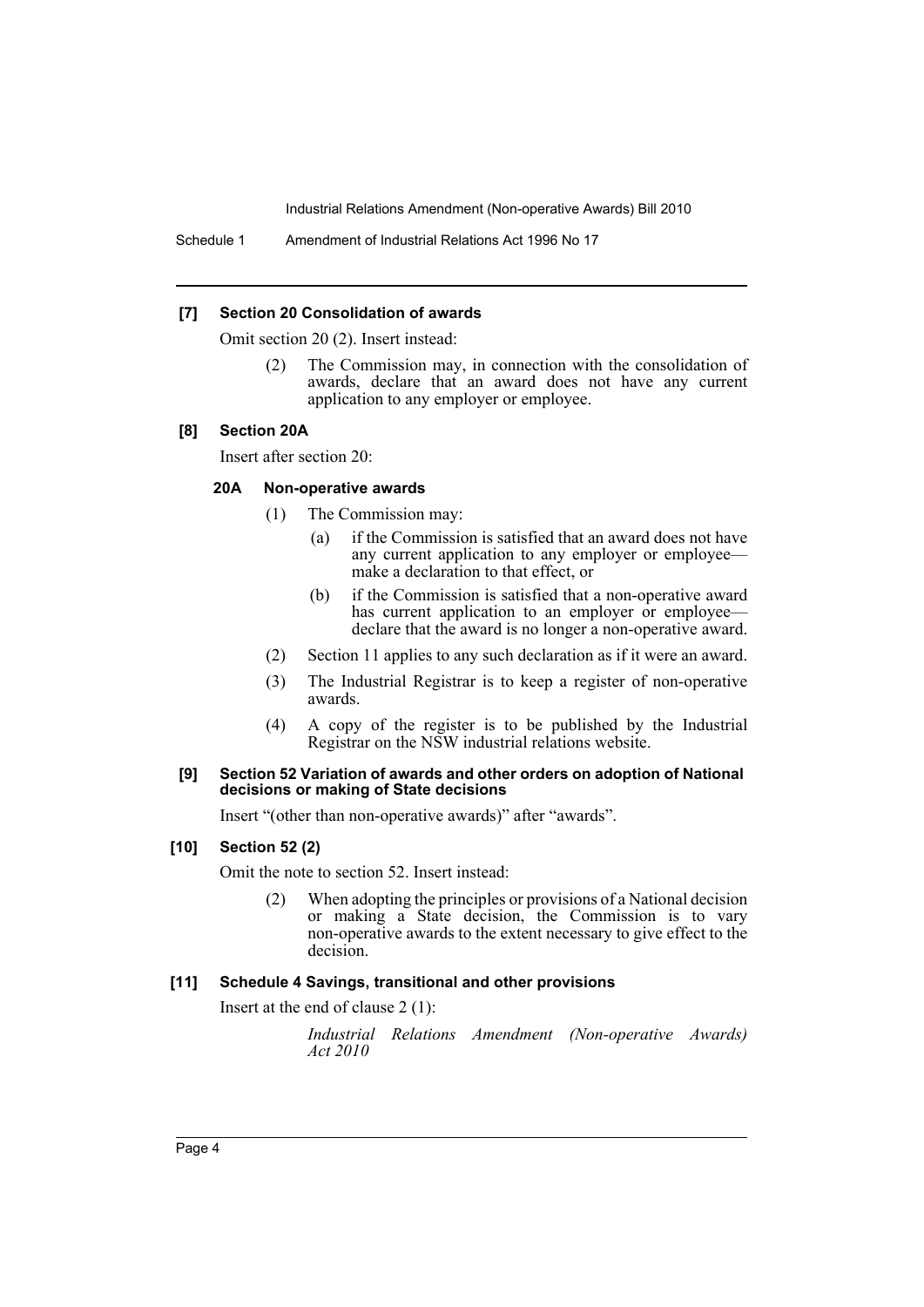Amendment of Industrial Relations Act 1996 No 17 Schedule 1

#### **[12] Schedule 4**

Insert at the end of the Schedule with appropriate Part and clause numbering:

## **Part Provisions consequent on enactment of Industrial Relations Amendment (Non-operative Awards) Act 2010**

#### **Non-operative awards**

- (1) This clause applies to an award that:
	- (a) was in force on the date of introduction, and
	- (b) was varied or rescinded during the period commencing on the date of introduction and ending immediately before the commencement of the 2010 amending Act.
- (2) On or after the commencement of the 2010 amending Act, the Commission may make a declaration under section 20A in relation to an award to which this clause applies as if the award had not been rescinded or varied.
- (3) If the Commission makes a declaration under section 20A (1) (a) in relation to such an award, the award continues in force as if the variation or rescission referred to in subclause (1) (b) had not occurred.
- (4) In this clause:

*date of introduction* means the date on which the Bill for the 2010 amending Act was introduced into the Legislative Assembly.

*the 2010 amending Act* means the *Industrial Relations Amendment (Non-operative Awards) Act 2010*.